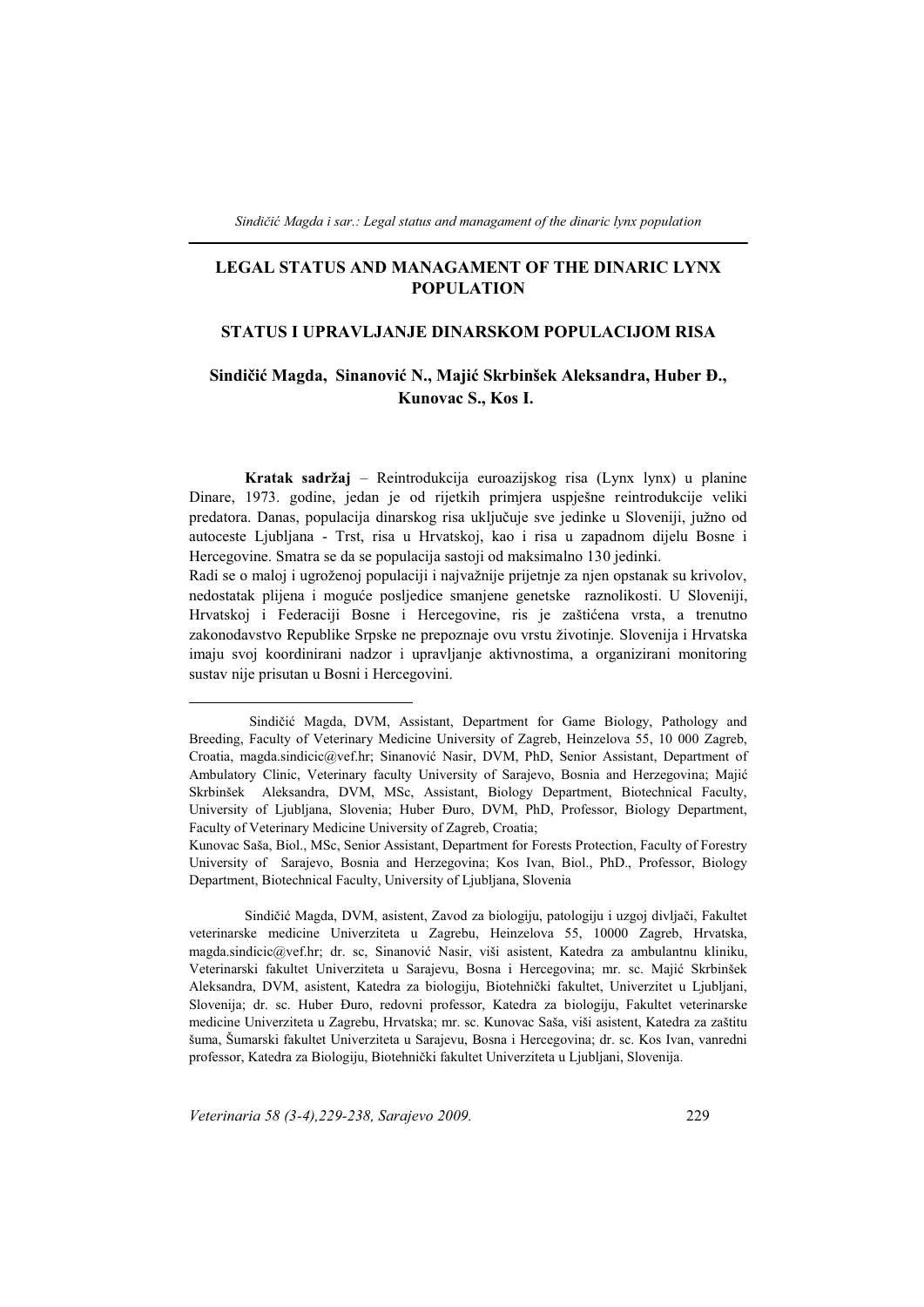Cilj je da bilateralna suradnja Hrvatske i Slovenije postaje osnova za upravljanje cijelom populacijom risa u ovom dijelu Europe, uključujući pri tom prvenstveno i Bosnu i Hercegovinu ali i Austriju i Italiju.

Ključne riječi: euroazijski ris, Lynx lynx, dinarska populacija, zakonski status, upravljanje

**Abstract** - Reintroduction of the Eurasian lynx (*Lynx lynx*) to the Dinaric Mountains in 1973 is one of the rare examples of successful reintroduction of a large predator. Today, Dinaric lynx population includes all lynx in Slovenia south of highway Ljubljana – Trieste, lynx in Croatia as well as lynx in western Bosnia and Herzegovina. It is considered that the population consists of mostly 130 individuals. Being small and endangered, the most important threats for its survival are poaching, depletion of prey, and possible consequences of reduced genetic diversity. In Slovenia, Croatia and the Federation of Bosnia and Herzegovina, the lynx is a protected species, while the current legislation of the Republic of Srpska does not refer to the lynx at all. Slovenia and Croatia have coordinated their monitoring and management activities, while no organized monitoring system is present in Bosnia and Herzegovina.

The goal is to establish bilateral cooperation between Croatia and Slovenia as a basis for the management of the entire lynx population in this part of Europe, including primarily Bosnia and Herzegovina but also Austria and Italy.

Key words: Eurasian lynx, Lynx lynx, Dinaric population, legal status, management

### **Introduction**

Reintroduction of the Eurasian lynx (*Lynx lynx*) to the Dinaric Mountains is one of the rare examples of successful reintroduction of a large predator (7, 35, 3, 33). Reintroduction programs in Germany in early 1970s, Switzerland in mid 1970s (2) and Slovenia in 1973 were pioneer activities in this field; when at the end of the 20th century regeneration of previously destroyed forests and natural recolonization of ungulates inspired the idea of bringing back large predators. And even though at that time experiences with carnivore recovery programs were very limited and the reintroduction programs had deficiencies and did not meet many contemporary requirements (36, 26), lynx populations in these areas still exist as a result of those pioneer reintroductions.

Similarly as in the most of European lynx habitats, combination of habitat loss, depletion of its prey and intensive prosecution (3) led to lynx extinction in the Dinaric Mountains. Last specimens have been killed in Croatia in 1903 (19), in Slovenia (20) and Serbia in 1908, and in Bosnia and Herzegovina in 1911 (24). Autochthonous, Balkan lynx population survived only in remote mountain areas of Albania, Macedonia, Kosovo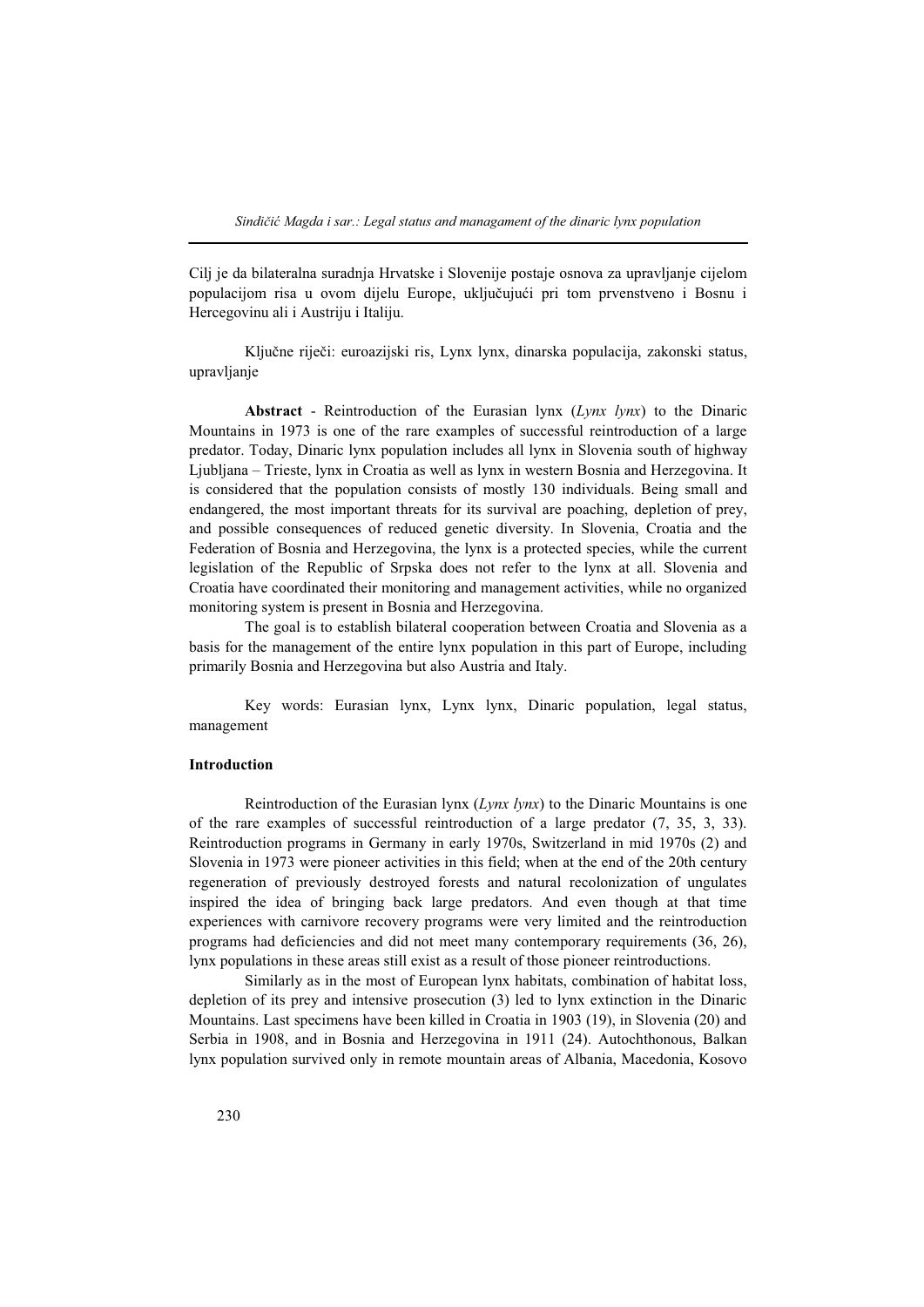and Montenegro (with occasional occurrence in Greece and Bulgaria) (34). Reintroduction to the Dinarides has been initiated and coordinated by a group of Slovenian hunting professionals, what minimized the negative effects of traditional predator – human conflict (26). Six animals (3 females and 3 males) from Slovakian Carpathian Mountains have been released on March 2nd 1973 in Kočevje region, Slovenia. The course and results of the reintroduction have been described in detail by Čop (6, 7, 8), Frković (12, 13, 14), Čop and Frković (10). The newly established population had favorable habitat and prey conditions (8), which were one of the important backgrounds for reintroduction success (1). Reintroduced animals exhibited pronounced population growth and range expansion during initial 15 years, followed by a period of stabilization. In the years after the reintroduction, population monitoring was limited to data received from hunters, foresters and others who directly or indirectly observed lynx presence (7). According to data about spatial distribution of lynx signs of presence and mortality recordings, the expansion into the unoccupied areas of Slovenia, Croatia and Bosnia and Herzegovina came to a halt in the early nineties (9, 10, 15, 26). A decrease in Dinaric lynx population size during the past 10 to 15 years has been reported (34).

The Dinaric Mountain range extends along the Adriatic coast, from the Julian Alps in the northwest all the way to the Šar-Korab massif in southeast, in 645 km spanning areas of Slovenia, Croatia, Bosnia and Herzegovina, Serbia, Montenegro, Kosovo and the Republic of Macedonia. Dinarides are mostly formed of limestone and dolomite, with karst system as the most notable feature. The wide altitudinal range of this ecoregion results in two major forest zones: a conifer zone (with dominating spruce (*Picea abies*), silver fir (*Abies alba*) and black pine (*Pinus nigra*) on the highest elevations (average altitudinal range of 1,200-2,500 m), and a mixed broadleaf zone (characterized by an outstanding diversity of deciduous oak species) that occurs at the medium elevations and lowlands. Mixed fir (*Abies alba*), spruce (*Picea abies*) and beech (*Fagus sylvatica*) forests frequently appear all along the Dinaric Mountains, while mountain peaks and steep slopes are formed of bare rocks. These forests are among the largest and most continuous tracts of forested habitat remaining for large carnivores in Europe, but with high human impact (logging, hunting, poaching, traffic, agriculture…). The main lynx prey in the Dinaric Mountains is roe deer (*Capreolus capreolus*) and red deer (*Cervus elaphus*) with 80% share in the stomach content of lynx from Slovenia and Croatia (27). New studies show that chamois and dormice can also make a considerable share of lynx diet in the Northern Dinarics (31). Reliable and comparable estimates of population densities are lacking for both prey species for the entire range of Dinaric lynx population.

Today, Dinaric lynx population includes all lynx in Slovenia south of highway Ljubljana – Trieste, lynx in Croatia, as well as lynx in western Bosnia and Herzegovina. Based on the current data, the river Neretva presents the Southwest and the river Krivaja the Southeast border of the Dinaric lynx population in Bosnia and Herzegovina. Occasional reports about lynx presence in Eastern part of Bosnia and Herzegovina have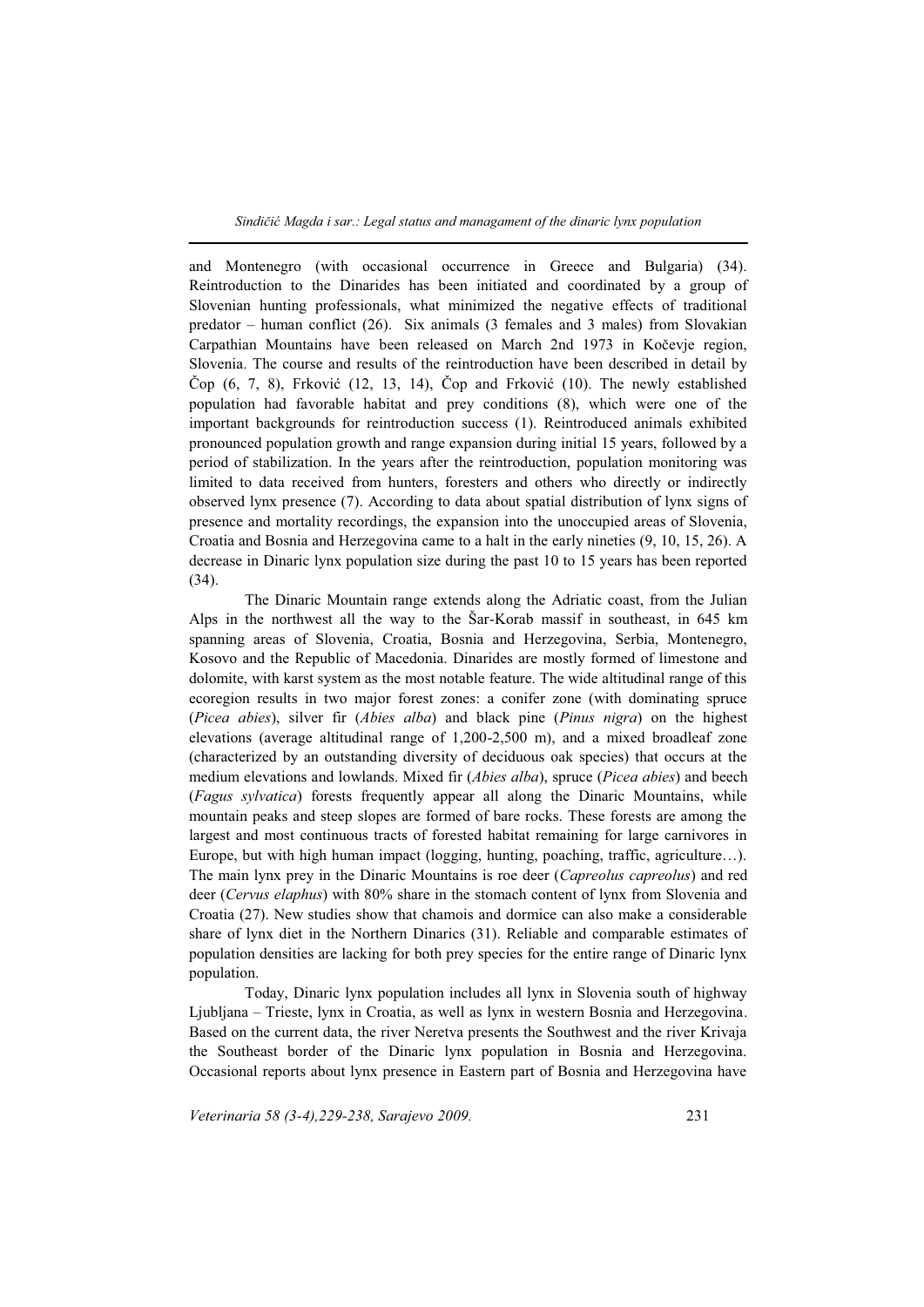not been confirmed. Rarely, lynx individuals disperse in the area of Slovenian Alps and the border areas with Austria and Italy, but direct connectivity with Alpine lynx population, or in southeast with the Balkan population, have not been confirmed. It is considered that the population consists of mostly 130 individuals, being small and endangered and the most important threats for its survival are poaching, low prey density and possible consequences of reduced genetic diversity (23, 29).

## **Legal status and management**

The presence of lynx in Slovenia, and subsequently in Croatia and Bosnia and Herzegovina, is a result of the successful reintroduction of a recently extinct species. Favorable conditions for the establishment of the new population were (1) vacant habitat with good prey base, and (2) positive attitudes of the hunters which saw the recovering lynx population also as an opportunity to enrich the trophy hunting possibilities in their hunting grounds (21). The latter was also the main motivation for the actual reintroduction by the Slovenian hunters from Kočevje. After the reintroduction in 1973, the lynx was a game species in Slovenia and actual culling started very soon, in 1978. Since 1978 until 1995, total known mortality of lynx in Slovenia was 123 individuals with yearly mortality ranging between 2 and 15 individuals. Peak was reached during the period 1985 until 1991 when on average close to 10.5 killed animals were documented yearly (10). In 1993 lynx became a strictly protected species, Slovenia Forest Service took over the monitoring of the lynx population in 1994, and cull quotas decreased dramatically  $(21)$ . Total documented mortality of lynx in the period  $1995 - 2003$  was 20 animals, out of which 14 represented cull  $(21)$ . Prescribed quotas in  $2001 - 2003$  were never reached indicating drop in lynx densities and numbers. During the last several years, no quotas for lynx cull were issued. Current official population size estimates for Slovenia range between 20 and 40 individuals.

Since 1993 lynx in Slovenia was a strictly protected species, culling of which could be allowed with a specific decision of the responsible Minister (18). With Slovenia's accession to the European Union, nature conservation legislation has been aligned with the requirements and provisions of the Habitats Directive. Current Decree on Protected Wild Animal Species (Official Gazette 46/2004, last change 36/2009) lays down detailed provisions on protection of animal species and their natural environment. It prohibits all deliberate taking, destruction, collecting, disturbance, habitat damage, trade, transport, possession, display, etc. of the protected animal species. Annex 1 of the Decree lists protected animal species; Annex 2 lists animal species habitats of which are protected. Lynx is listed in both annexes of the Decree. All the damages caused by lynx to the private property are compensated from the national budget.

By June 1974 reintroduced animals have reached Croatia (12) and at that time lynx was still a game species in Croatia. Its legal status has changed in 1982, when lynx became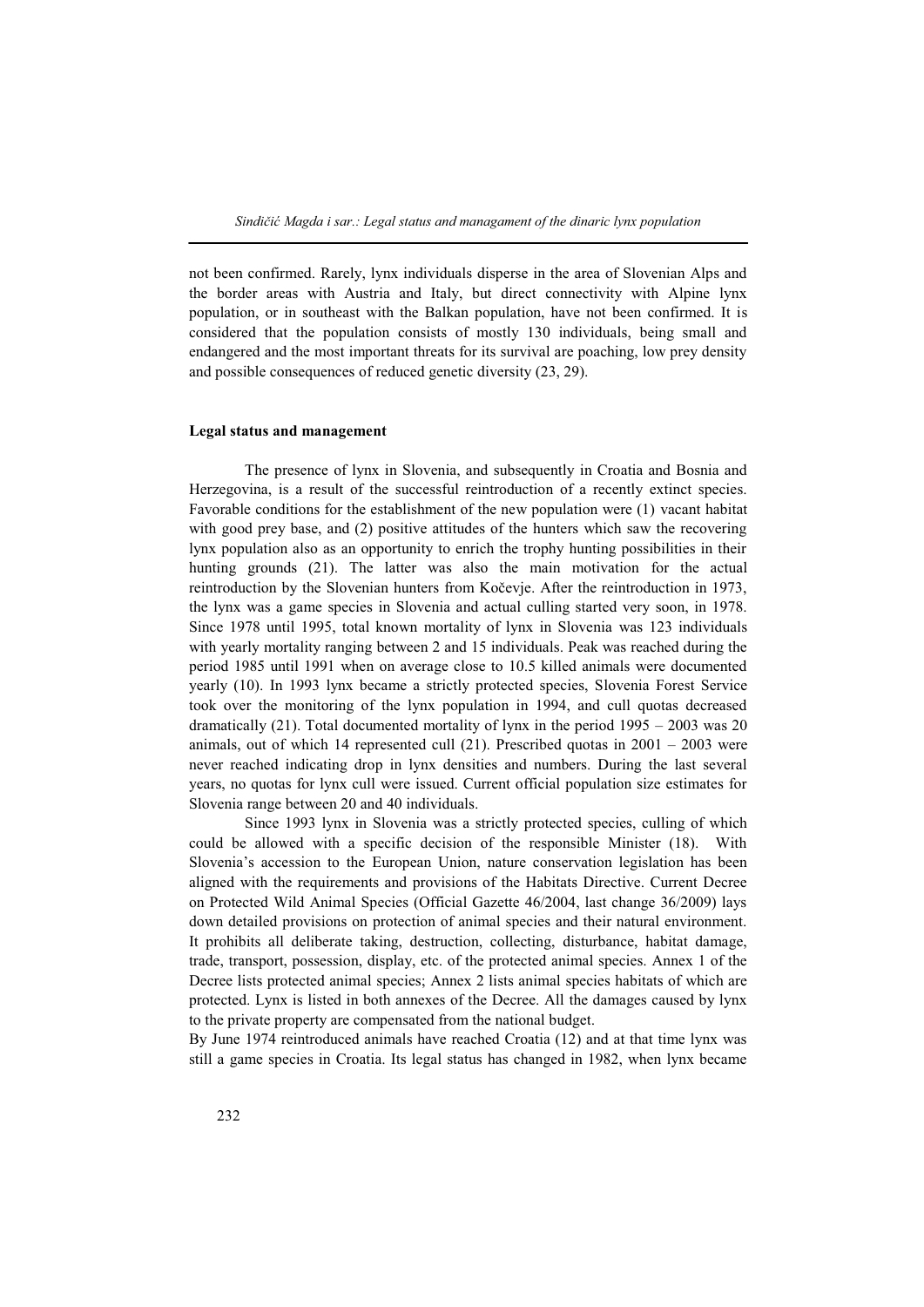protected by Decision on the Special Protection of the Lynx, which was based on the 1976 Nature Protection Act. Since 1982 until 1995, yearly hunting quotas have been issued. During that  $13$  – year period, 7 to 14 hunting licenses have been issued per year and a total of 97 animals have been hunted (13). Frequently, quota has not been reached, even though besides legal hunting, it also included all other mortalities, such as traffic accidents or poaching, with total mortality in that period reaching 211 animals (13). In 1995, Rulebook on the Protection of Certain Mammal Species (Mammalia) listed lynx as a strictly protected species and no quotas have been issued since. Nature Protection Law (1994, 2003) accepted the obligations of Croatia to sign all international conventions and based on the Bern convention lynx was listed as strictly protected. This law also ensures compensation is paid, from the national budget, for domestic animals killed by lynx, while damage on wild prey is not compensated. Since 1995 Lynx management plan for the Republic of Croatia has been implemented (22). It has been produced with participation of various interest groups and revised the same way in 2007. Also, in 2009 a Management Plan for Potential Natura 2000 Sites important for large carnivores has been prepared through a series of facilitated workshop. Lynx monitoring in Croatia has been coordinated by Committee for lynx monitoring since 1982. In 1995 this committee spread its activities to other two large carnivores – bear and wolf. During the 30-year period (1978-2007) a total mortality of 227 lynx has been recorded in Croatia, yearly mortality ranged  $1 - 17$  animals, with 7.56 animals per year in average (30). Recorded mortality was primarily due to human related causes, while poaching increased from 8% in 1978 – 2000 period, to  $81\%$  in the 2000 – 2007 period (30). Current official population size estimates for Croatia range between 40 and 60 individuals.

First specimens from the reintroduced population have been observed in Bosnia and Herzegovina in 1980 on the area of Plješivica and Grmeč (32). In 1984, eleven years after the reintroduction a first lynx was killed in Bosnia and Herzegovina, 185 km from the release site (10). Population has formed in two directions – southeast (Klekovača, Jadovnik, Šator, Staretina, Hrbljina, Vitorog, Cincar, Malovan, Ljubuša, Raduša, Vran, Čvrsnica, Čabulja) and towards central Bosnia (Grmeč, Čemernica, Vlašić, Vranica, Kamenica). The Hunting Law of Bosnia and Herzegovina of 1978 does not mention the lynx, which is logical, as lynx were not present in the country when the law was established (32). Today, the country is decentralized and consists of two governing entities, with different laws. In the Serbian Republic of Bosnia and Herzegovina Hunting Law of 1994 lists lynx as a protected game, while Hunting Law from 2002 and Law on Nature Protection from 2002 and 2008 do not mention lynx at all. However, new Law on Hunting that is being prepared will define lynx as protected game species. According to the Federation Law on Hunting from 2006 lynx is a protected game species. In either of the entities there is no legislation about damage compensation. A uniform methodology of lynx monitoring in Bosnia and Herzegovina is not present, and there is no authority in charge of data collection.

In 2007 a new level of Dinaric lynx population management has been attempted in Slovenia and Croatia. Through implementation of project entitled "Transboundary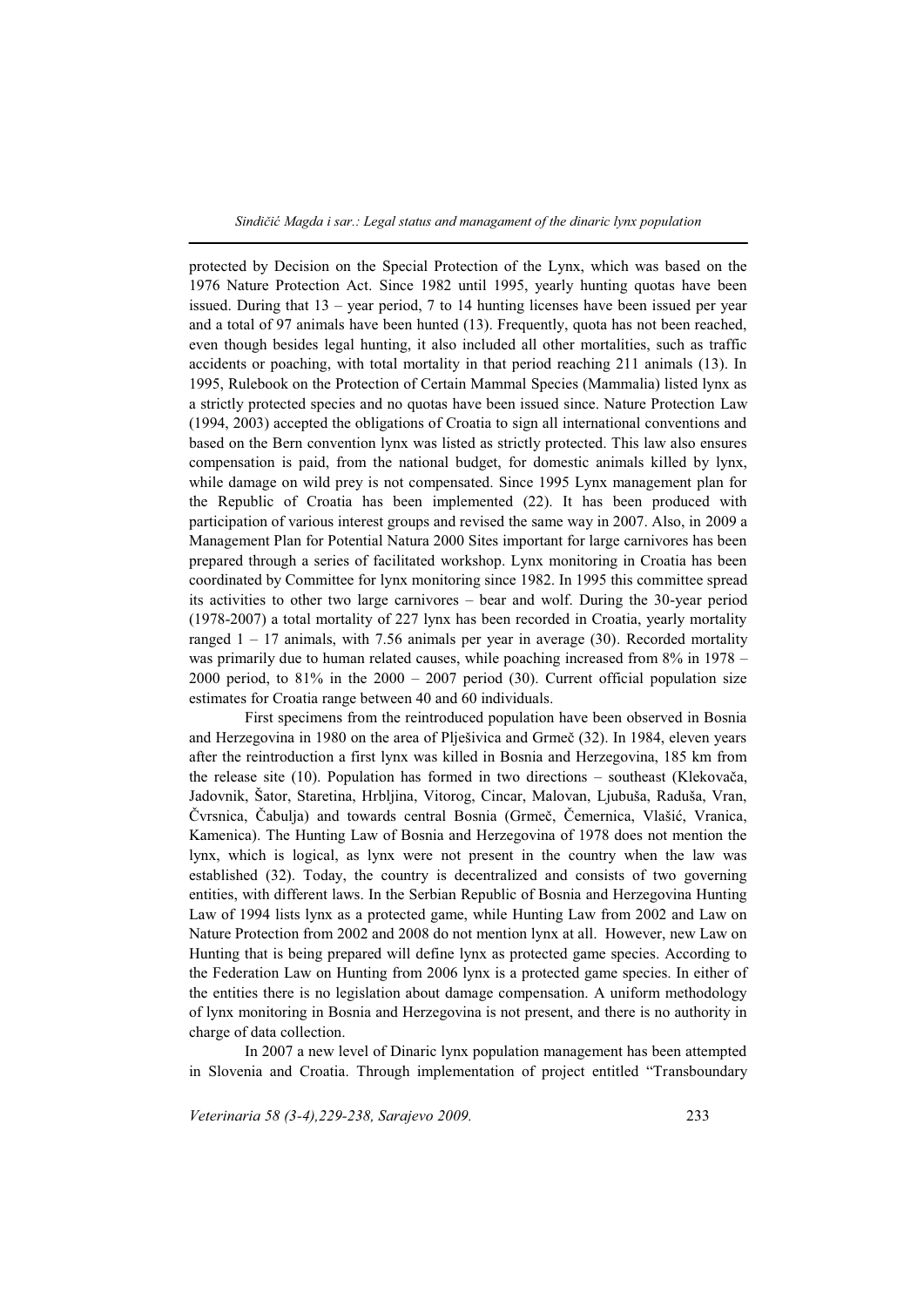cooperation in management, conservation and research of the Dinaric lynx population" (co-financed by European Commission through Interreg IIIA Neighborhood Programme) research and monitoring methods have been improved and synchronized between the two countries. SCALP monitoring methodology has been improved and applied to Croatia (methodology was already implemented in Slovenia), as in Croatia signs of presence (except mortality data) and sightings have not been recorded and verified systematically, but most data was obtained thanks to personal interest of certain hunting professionals and scientists. An information platform has been built within the project. It allows systematic and precise data collection on lynx presence in both countries and gives an insight in current distribution and frequency of appearing. Proposal for common lynx management strategy for Slovenia and Croatia has been prepared through a series of workshops with representatives of various interest groups from both countries. In total, 50 persons from 23 organizations participated in those workshops and all decisions were made by consensus of all participants. Biological, management and sociological factors relevant for reaching lynx population goals have been determined. As a compromise the desired lynx population size in Slovenia and Croatia has been defined at 150 adult individuals, representing about 63% of capacity of habitat where currently lynx is present in both countries (23). It has been agreed that each four years a workshop will be organized with representatives of interest groups from both countries, so results of management in the previous period are presented and analyzed, and then the eventual changes are proposed. All professionals who participate in monitoring and scientific research meet once a year. This was one of the first European examples of a large carnivore population level management, with the ultimate goal of merging the two populations into one Alpine-Dinaric population.

#### **Discussion**

Conservation of a large carnivore in a cultural landscape is complex, involving not only ecological knowledge, but also the understanding of human dimensions and the implementation of appropriate legislation, management and monitoring (5). On the international level, Dinaric lynx population is a small, endangered population threatened by illegal killing, limited prey base and genetic homogenecity (23, 29). While connectivity to Alpine population is desired and set as an ultimate management goal, connectivity to the Southeast, to the Balkan population is not desired (23). The Balkan lynx population is the smallest and the most threatened autochthonous Eurasian lynx population in Europe, with an estimated current population size of less than 100 adult individuals (34). Balkan population is autochthonous and the contact with reintroduced Dinaric population may cause introgression of the genetic material of the "common", Carpathian ecotype into the gene pool of the threatened Balkan ecotype. There is some evidence of genetic differentiation between these two ecotypes (4, 17). Some authors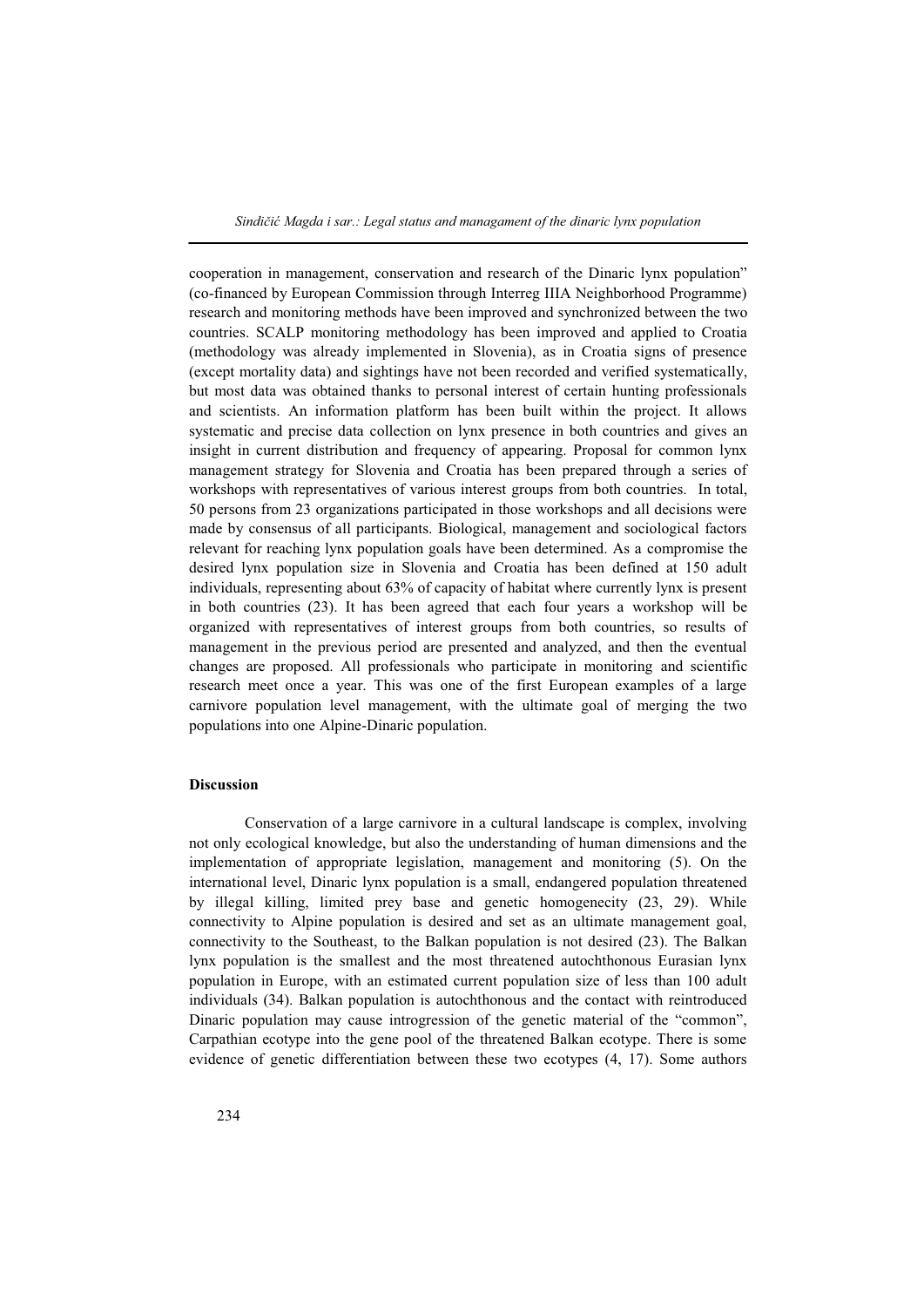actually describe different subspecies (25), which has been rebuttal by Gomerčić et al. (16). It is difficult to predict the effect of such introgression, but there are several scenarios that one could expect: outbreeding depression, hybrid vigor, or no effect at all (11). While "mixing" of the populations would increase genetic diversity and thus decrease the danger of inbreeding depression faced by the small Balkan population, it is questionable whether the dangers of the outbreeding depression and loss of the autochthonous ecotype/subspecies don't outweigh the potential benefits. There are no physical barriers among these two populations and it is probably only the matter of time and the critical number of animals when they will get into contact (23). In eventual plans to augment Dinaric population (to increase its viability) the potential problems for Balkan population should be considered and given the priority (23). Occasional reports about lynx presence in Eastern part of Bosnia and Herzegovina have not been confirmed, and it is essential to establish if those individuals came from the Dinaric or from the Balkan lynx population (28). Current status in Bosnia and Herzegovina is one of the most problematic issues of legislation and management of the Dinaric lynx population. Unsynchronized laws in the two entities, the fact that current legislation of Serbian Republic does not list lynx at all, absence of the management plan and poaching are the main threats. The goal is that the already established bilateral cooperation between Slovenia and Croatia becomes the basis for the management of the whole lynx population in this part of Europe, including primarily Bosnia and Herzegovina, but also Austria and Italy.

#### **Conclusions**

The list of management implications according to Majić Skrbinšek et al. (23) may represent valid conclusions:

- 1. A comprehensive study of demographic, population (genetic), ecological parameters (food, habitat, competitors) and conservation needs of lynx in the Dinaric Mountains is lacking.
- 2. Research the needs to release new animals. Any decision on augmentation should be brought with consensus of relevant professional and political institutions in both countries. Also, priority should be given to the critically endangered Balkan population.
- 3. Continuation and improvement of monitoring of distribution based on occurrence of population.
- 4. Coordinated management of prey species, with the aim of increasing their numbers, especially of roe deer in the lynx range.
- 5. The sanctions for illegal killings (of both lynx and prey species) should be more strict (e.g. permanent confiscation of weapons), the legal process should be more efficient and the hunting guards should have wider rights.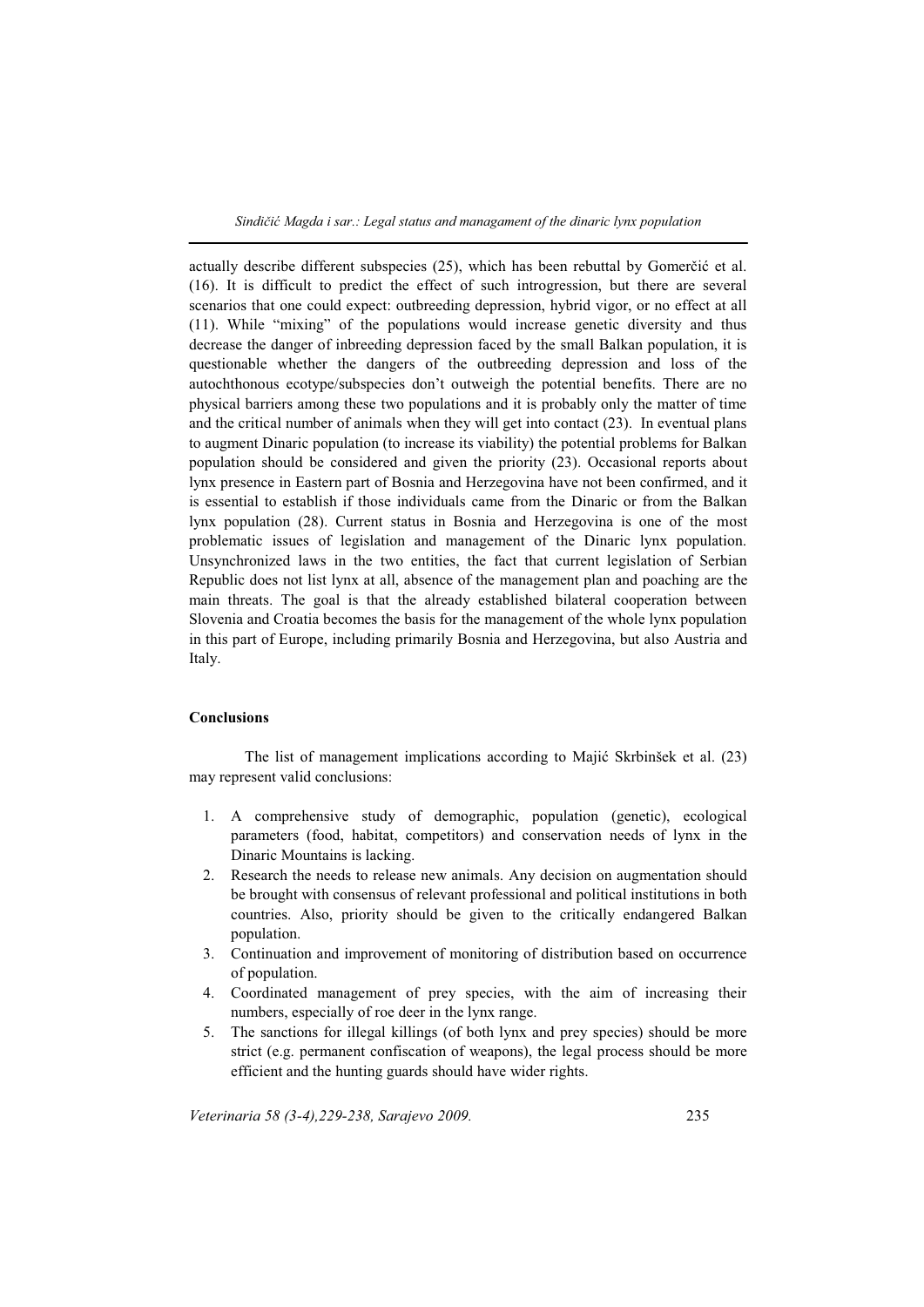- 6. Informing and including public in decision making.
- 7. Education about the use of prevention methods.
- 8. The permeability of highway Ljubljana-Koper should be increased to ensure the habitat connectivity in the triangle Slovenia – Italy – Austria.

### LITERATURE

- 1. Ballou D. General problems of small (carnivore) populations: Minimum viable population size and inbreeding. Strasbourg: Council of Europe Publishing Environmental encounters. 1998(38):27-40.
- 2. Breitenmoser U, Baettig M. Wiederansiedlung und Ausbreitung des Luchses (Lynx lynx) im Swhweizer Jura. Revue Suisse de Zoologie. 1992; 99 (1):163- 176.
- 3. Breitenmoser U, Breitenmoser Wursten C, Capt S. Re-introduction and present status of lynx (Lynx lynx) in Switzerland. Hystrix. 1998; 10(1):17-30.
- 4. Breitenmoser-Würsten C,. Obexer-Ruff G. Population and conservation genetics of two re-introduced lynx (Lynx lynx) populations in Switzerland – a molecular evaluation 30 years after translocation. In Proceedings of the 2nd Conference on the Status and Conservation of the Alpine Lynx Population (SCALP). Amden Switzerland, 2003; 28-31.
- 5. Breitenmoser U, Breitenmoser Würsten C, Capt S, et al. Conservation of the lynx Lynx lynx in the Swiss Jura Mountains. Wildlife biology. 2007; 13(4):340- 355.
- 6. Čop J. Poskus naselitve risa na Kočevskem. Lovec. 1973; 12:358-362.
- 7. Čop J. Propagation pattern of re-introduced population of lynx (Lynx lynx L) in Yugoslavia (1973. Slovenia – Kocevsko) and its impact on the ungulate community. In Atti del convegno Reintroduzione dei predatori nele aree protette. Torino Italy, 1987; 83 – 91.
- 8. Čop J. Spremljanje naselitve risa (Lynx lynx L.) v Sloveniji 1973-1993, Research report. Ljubljana: Forestry Institute of Slovenia; 1994.
- 9. Čop J. Die Raumverbreitung des Luchses nach der Wiedereinbürgerung 1973 in Kočevje, Slowenien, bis 1997. In: Der Luchs in Mitteleuropa, Scriftenreiche des Landesjagdverbandes Bayern, Band 5, 1997. pg. 47-57.
- 10. Čop J, Frković A. The reintroduction of the lynx in Slovenia and its present status in Slovenia and Croatia. Hystrix. 1998; 10:65-76.
- 11. Frankham, R., J. D. Ballou, et al. Introduction to Conservation Genetics. Cambridge: Cambridge University Press; 2002.
- 12. Frković A. Četvrt stoljeća uspješne reintrodukcije risa (Lynx lynx L.) u Sloveniju. Šumarski list. 1998a; 3-4: 169–173.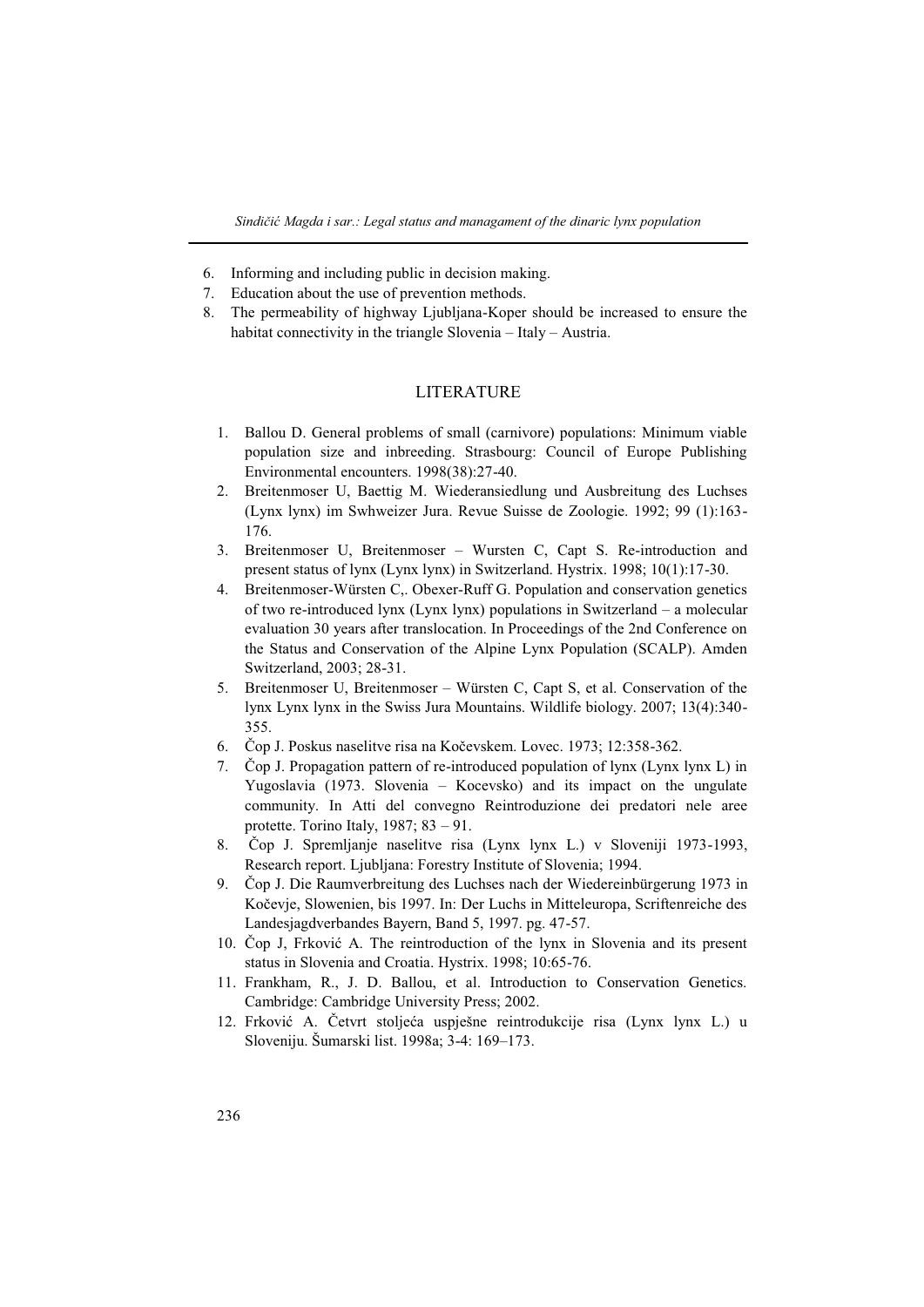- 13. Frković A. Ponovno naseljavanje i ulov risa (Lynx lynx L) u Županiji primorsko – goranskoj u razdoblju od 1974.-1996. godine. In Zbornik radova Prirodoslovna istraživanja Riječkog područja. Rijeka: Prirodoslovni muzej Rijeka, 1998b; 493-500.
- 14. Frković A. Ris (Lynx lynx L.) u Hrvatskoj naseljavanje, odlov i brojnost (1974-2000). Šumarski list. 2001; 11-12: 625-634.
- 15. Frković A. Ris u Hrvatskoj. Rijeka: Upravni odjel za gospodarski razvoj Primorsko-goranske županije, Lovački savez Primorsko Goranske županije; 2003.
- 16. Gomerčić T, Sindičić M, Đuras Gomerčić M. et al. Cranial morphometry of the Eurasian lynx (Lynx lynx L.) from Croatia. Veterinarski arhiv. (in press)
- 17. Gugolz D, Bernasconi M V, Breitenmoser-Würsten C, et al. Journal of zoology. 2008; 275 (2): 201 – 208.
- 18. Koren I, Jonozovič M, Kos I. Status and distribution of the Eurasian lynx (Lynx lynx) in Slovenia in 2000-2004 and comparison with the years 1995-1999. Acta biologica Slovenica. 2006; 49(1):27-41
- 19. Koritnik M. Še nekaj o risu. Lovec. 1974; 67:198-199.
- 20. Kos F. Ris (Lynx lynx) na ozemlju etnografske Slovenije. Glasnik muzejskega društva za Slovenijo. 1928; 1(1-4):57-72.
- 21. Kos I, Potočnik H., Skrbinšek T et al.. Ris v Sloveniji: Strokovna izhodišča za varstvo in upravljanje. 2. dopolnjena izdaja. Ljubljana: Biotehniška fakulteta Oddelek za biologijo; 2005.
- 22. Majić A, ed. Plan upravljanja risom u Hrvatskoj. Zagreb: Ministarstvo zaštite okoliša i prostornog uređenja Republike Hrvatske; 2004.
- 23. Majić Skrbinšek A, Skrbinšek T, Sindičić M et al. Proposal for common lynx strategy for Slovenia and Croatia. Ljubljana, Zagreb: DinaRis projekt; 2008.
- 24. Miric D. Ausrottungsgeschichte des Luchses auf der Balkanhalbinsel. In Wotischkowsky U, ed. Der Luchs – Erhaltung und Wiedereinburgerung in Europa. Bernhard: Mammendorf; 1978:19-24.
- 25. Mirić D. The lynx populations of the Balkan Peninsula. Beograd: Serbian Academy of Sciences and Arts, Separate Editions, 1981,89:1-154.
- 26. Potočnik H, Skrbinšek T, Kos I. The reintroduced Dinaric lynx population dynamics in PVA simulation, the 30 years retrospection and the future viability. Acta biologica Slovenica. 2009; 52(1): 3-18.
- 27. Rajković J, Čop J, Kozarić Z, et al. Analiza prehrane risa u Hrvatskoj i Sloveniji. U: Zbornik sažetaka priopćenja 7. Hrvatskog biološkog kongresa; 2000.
- 28. Sinanović N. Current status of the Euroasian Lynx (Lynx lynx) population in Europe, with special overview on the Dinaric population. The V symposium of agriculture, veterinary, forestry and biotechnology: Vlasic; 2007, 62-64.